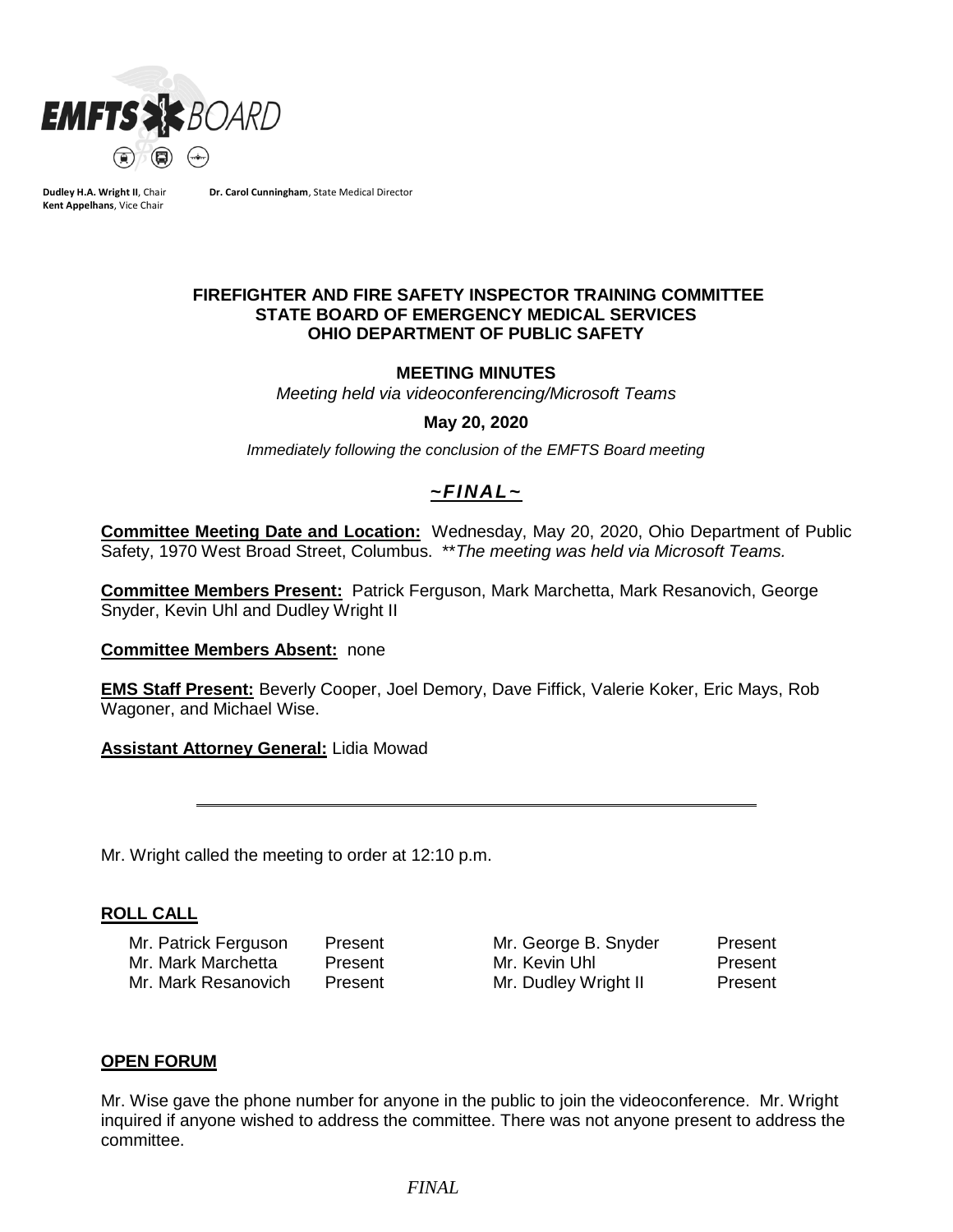# **REVIEW AND APPROVAL OF CONSENT AGENDA**

Mr. Wright requested a motion to approve the consent agenda to include the April 15, 2020 Firefighter and Fire Safety Inspector Training Committee meeting minutes, April 90-day extension requests, and April fire certifications.

*ACTION: Motion to approve the Consent Agenda items to include the April 15, 2020 Firefighter and Fire Safety Inspector Training Committee meeting minutes, April 90-day extension requests, and April fire certifications.* Mr. Resanovich - First. Mr. Snyder– Second. None abstained. None opposed. **Motion approved.**

## **FIRE EXEMPTON REQUESTS (Military & Medical), Jodie Parker**

Ms. Parker reported that there was one military exemption request for 2020-5-01 for certification cycle June 30, 2017 to June 30, 2020 Staff has received all documentation and recommends approval.

*ACTION: Motion to approve the military exemption request for 2020-5-01.* Mr. Marchetta– First. Mr. Resanovich – Second*.* None opposed. None abstained. **Motion approved.**

Ms. Parker reported that there was one medical hardship exemption request for 2020-5-02 for certification cycle January 18, 2017 to January 18, 2020. Staff has received all documentation and recommends approval.

*ACTION: Motion to approve the medical hardship exemption request for 2020-5-02.*  Mr. Resanovich– First. Mr. Marchetta – Second*.* None opposed. None abstained. **Motion approved.**

#### **Firefighter and Fire Fighter Safety Inspector Subcommittee Report ~ James Burke**

The Firefighter and Fire Safety Inspector Training Subcommittee had a meeting on May 7, 2020 via Microsoft Teams.

The subcommittee reviewed the Fire Safety Inspector and Hazard Recognition Officer (HRO) skill sheets. A few changes need to be made before they are officially approved. An Ohio burn plan template was approved which can be used by all charters and will be posted on the EMS website. The subcommittee approved a pilot of a new version of the volunteer course. The DEMS staff has reached out to a few charters to pilot that volunteer course in June or July.

Mr. Burke reported that the DEMS staff has worked with 29 different charters that oversee 51 courses with 637 students since the state of the emergency due to the COVID-19 Pandemic. The DEMS staff appreciates the committee allowing them to continue to work with these charters to get the students successfully completed on their way to certification.

Mr. Ferguson praised and thanked Mr. Burke and the DEMS education staff on how they worked with the charters.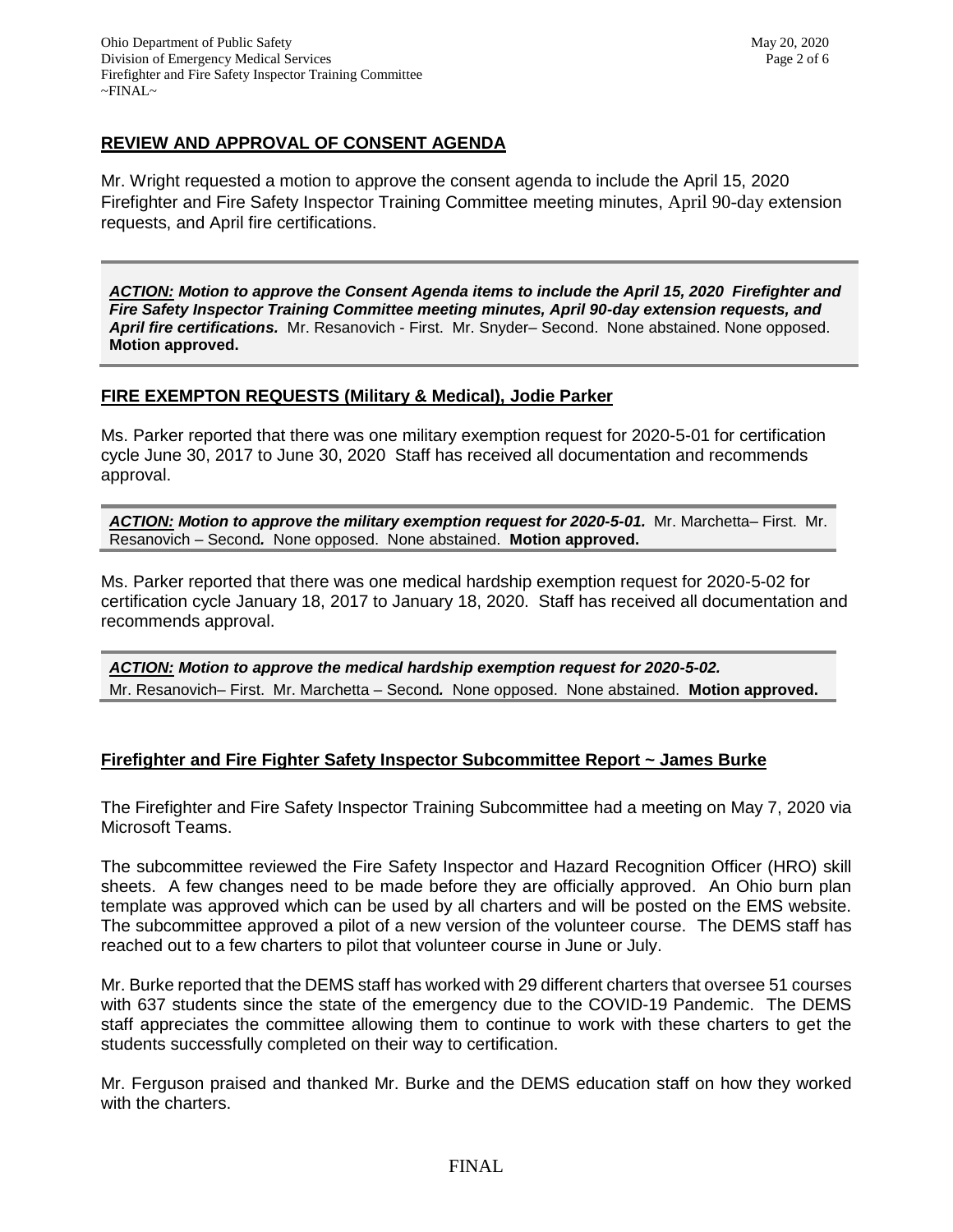### **REPORT AND RECOMMENDATIONS**

Mr. Wright, on behalf of the Firefighter and Fire Safety Inspector Training Committee, the proceedings were called to order at 12:10 p.m. on May 20, 2020. Members of the committee present for the proceedings are:

### **ROLL CALL**

| Mr. Patrick Ferguson | Present | Mr. George B. Snyder | Present |
|----------------------|---------|----------------------|---------|
| Mr. Mark Marchetta   | Present | Mr. Kevin Uhl        | Present |
| Mr. Mark Resanovich  | Present | Mr. Dudley Wright II | Present |

It was noted for the record that a majority of the members of the committee are present. The committee will be reviewing the following cases:

Report and Recommendation Cases

- **Fire Case No. 2017-217-F100, Kevin A. Lambert, Certificate No. 178656**
- **Fire Case No. 2017-393-BF100, James J. Fields, Certificate No. 69437**

Mr. Wright recognized Assistant Attorney General Lidia Mowad for the purpose of providing a brief synopsis of each case.

#### **Fire Case No. 2017-217-F100, Kevin A. Lambert, Certificate No. 178656.**

Mr. Lambert applied for an initial application as a volunteer firefighter whereas he disclosed a number of convictions. After an investigation, the Division discovered that Mr. Lambert actually pled guilty for aggravated robbery in 2007. At that time the Executive Director issued an Adjudication Order granting Mr. Lambert his certificate subject to conditions; specifically that Mr. Lambert submit a fitness for duty evaluation within 120 days (June 21, 2018) to the Executive Director. Mr. Lambert never submitted a fitness for duty evaluation. After multiple inquiries and reminders from the Division, the Executive Director issued another Notice of Opportunity for Hearing in September 2019 for failure to comply with the terms of the adjudication order. Mr. Lambert requested a hearing which went forward on December 16, 2019. Mr. Lambert appeared and testified that he did not understand the requirement and appreciated his certification. The Hearing Officer issued a report and recommendation recommending that the Executive Director revoke Mr. Lambert's conditional certificate. Since the Report and Recommendation was issued, Mr. Lambert submitted a fitness for duty evaluation on April 6, 2020, nearly two years late.

#### **Fire Case No. 2017-393-BF100, James J. Fields, Certificate No. 69437.**

Mr. Fields held a paramedic certificate which expired in August 2017. The Division of EMS was notified that Mr. Fields was convicted of a felony theft, a felony of the fifth degree, in 2018. The Division was notified that Mr. Fields was convicted of felony theft, an F5, in 2018. The underlying facts are that Mr. Fields was serving as the Pike County Firefighter's Association Treasurer when he stole \$3,830.00 from the Pike County Firefighter's Association. When Mr. Fields term ended, the succeeding treasurer reported 22 occasions where Mr. Fields transferred the Association's money to his personal account. Fields was charged, but took a plea deal and pled guilty to felony theft. A Notice for Opportunity for Hearing was sent on the basis of the felony conviction. Mr. Fields requested a hearing, but did not appear or otherwise participate. Hearing went forward on January 27, 2020 and Hearing Officer recommended that the Executive Director revoke Mr. Fields' certificates.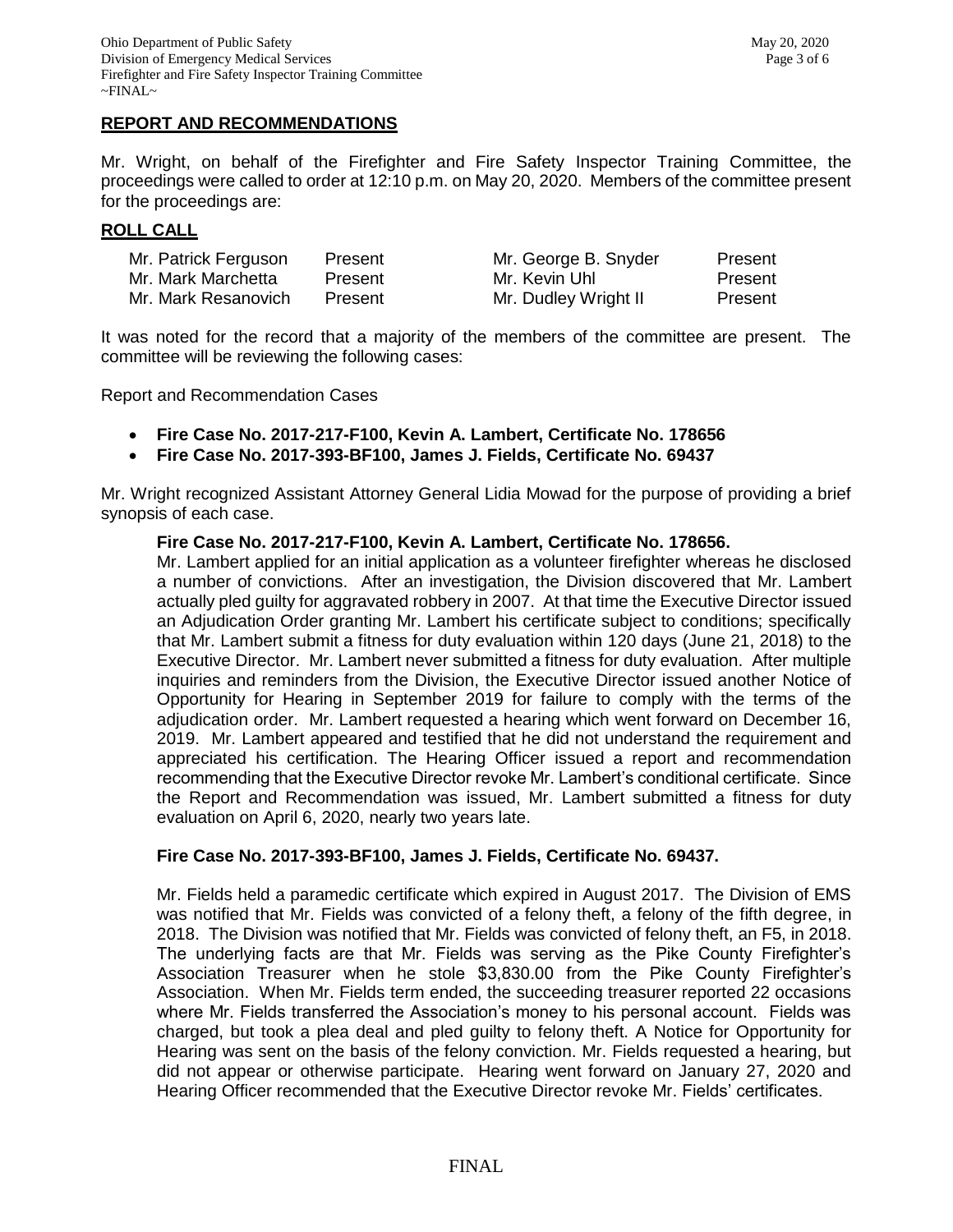Mr. Wright inquired if Mr. Lambert or his attorney were present to address the committee. No one was present. Mr. Wise reported that Mr. Lambert did appear before the Hearing Officer. He was to submit a fit for duty; however, the second hearing was due to the fact that he had not submitted a fit for duty evaluation.

Mr. Wright inquired if Mr. Fields or his attorney, Mr. James Boulger were present. Mr. Fields stated that he did not make the hearing due to illness. He said he left a message with Ms. Moss. As the treasurer for the organization he stated that he is responsible for the electron withdrawals. He was made aware of the allegations after his term ended. He contacted attorney Mr. Boulger. Subsequently he was indicted and he took a plea agreement for a felony 5. He thanked the committee for the opportunity to speak.

Assistant Attorney General Mowad responded by stating that Mr. Fields contacted the hearing officer at 7:00 PM the night before the hearing. She did not grant a continuance. First, Mr. Fields, procedurally is just too late to assert these arguments. Mr. Fields did not participate in the Board's administrative process in any way or did he provide any objections to the hearing officer's report and recommendation. Instead, he waited until now to advocate for his certificate. The entire purpose of the administrative process is to establish facts and evidence about why the Board should or should not revoke a certificate. Here, the Board has no assurances about the credibility or authenticity of Mr. Fields or the evidence he presents. Second, beyond these procedural and evidentiary reasons why the Board should affirm the Report and Recommendation. Mr. Fields argument regarding his inadvertent withdrawals directly contradicts his prior guilty plea and his dispute lies with the Court, not with the Committee. Mr. Fields took a plea deal to a lesser charge, and was found guilty of R.C. 2913.02. R.C. 2913.02 provides that "No person, with purpose to deprive the owner of property or services, shall knowingly obtain or exert control over either the property or services…." So Mr. Fields pled guilty to *purposefully and knowingly* obtaining the money that was not his to take. Thus, Mr. Fields is disputing his conviction. In Exhibit F, p. 21-27, the Court details it's lengthy process of determining whether Mr. Fields understood his guilty plea. And, specifically on p. 23, the Court asked Mr. Fields personally whether he "wished to make a statement in the Defendant's own behalf or to present any information in mitigation of punishment, and the Defendant indicated that the Defendant had no statement." If Mr. Fields didn't purposefully or knowingly commit this crime, then he had an opportunity to dispute it and chose not to. Mr. Fields also had an opportunity to file a malpractice complaint to the Ohio Supreme Court or to appeal his plea based on the ineffective assistance of counsel. In each instance, it's the Court who has to decide these issue; not the committee. Mr. Fields is trying to undermine his conviction. Remember that a Notice of Opportunity for Hearing on whether Mr. Fields was convicted of a felony or not. Mr. Fields undeniably has been convicted of a felony and the Committee has the authority and evidence to revoke this certificate.

- $\circ$  Fields contact the hearing officer at 7:00 PM on the night before the hearing. The Hearing Officer makes the decision whether to continue or not and here, the Hearing Officer denied that request because of the last-minute nature and all of the other participants that would be present the next morning.
- $\circ$  The letters sent with the R&R with instructions regarding objections do not restrict objections to just procedural ones.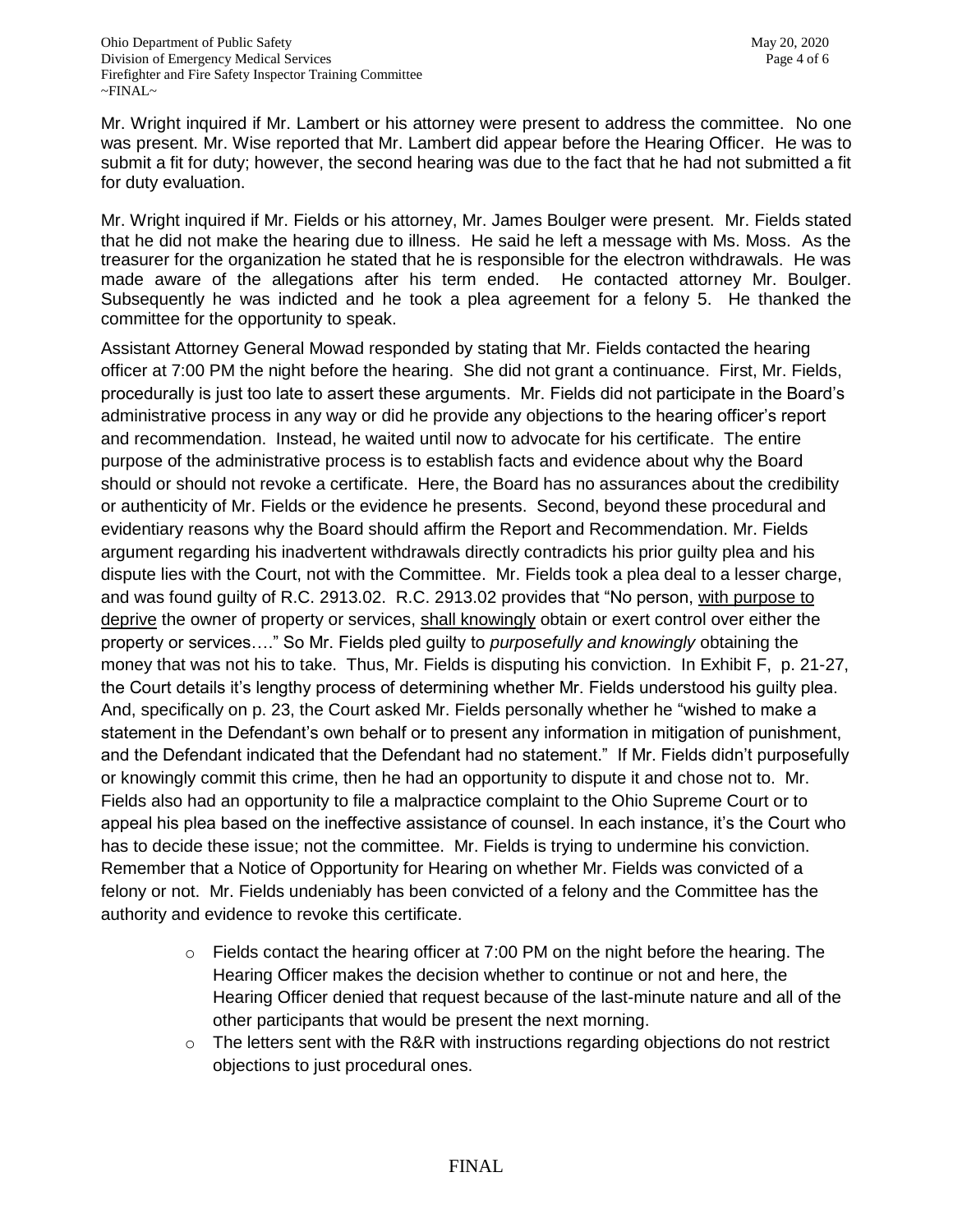# **GOLDMAN PROCEEDINGS**

# **Goldman Case(s)**

Mr. Wright stated that the following cases were reviewed pursuant to Goldman v. State Medical Board of Ohio, where the Respondents did not properly request a hearing. The individuals named did not have the ability to present written or oral testimony, but could be present to hear the proceedings and outcome. The committee received the sworn affidavits from the EMS investigators and accompanying exhibits. The affidavits contained the evidence and testimony upon which they deliberated. There were five cases. The proceedings were in the matter of:

## **Fire Case No. 2018-502-BF300, Jeffrey D. Hickey, Certificate No. 61545**

Having received documentation for these cases, Mr. Wright requested a motion to admit the sworn affidavits and the accompanying exhibits in the aforementioned cases into evidence.

*ACTION: Motion to admit the sworn affidavit and accompanying exhibits in the aforementioned cases into evidence.* Mr. Snyder – First. Mr. Resanovich – Second. No abstentions. None opposed. *Motion approved.* 

There being no further evidence, these proceedings were closed at 12:26 p.m.

# **REPORT AND RECOMMENDATION MOTION**

*ACTION*: *In the matter of Fire Case Number 2017-217-F100, Kevin A. Lambert, Fire Certificate Number 178656, the Committee recommends that the Executive Director issue an adjudication order approving the findings of fact, conclusions of law, and the recommendation of the hearing examiner to revoke Mr. Lambert's fire certification.* Mr. Snyder – First. Mr. Uhl – Second. None opposed. None abstained. **Motion approved.** 

*ACTION: In the matter of Fire Case Number 2017-393-BF100, James J. Fields, Fire Certificate Number 69437, the Committee recommends that the Executive Director issue an adjudication order approving the findings of fact, conclusions of law, and the recommendation of the hearing examiner to revoke Mr. Fields' fire certifications.* Mr. Snyder – First. Mr. Marchetta – Second. None opposed. None abstained. **Motion approved.** 

## **GOLDMAN MOTIONS**

*ACTION: In the matter of Fire Case Number 2018-502-BF300, Jeffrey D. Hickey, Fire Certificate Number 61545, the Committee recommends that the Executive Director issue an adjudication order finding that Mr. Hickey failed to comply with continuing education requirements as indicated in the Notice of Opportunity for Hearing and that Mr. Hickey's volunteer firefighter certification be revoked.* Mr. Snyder – First. Mr. Marchetta – Second. None opposed. None abstained. **Motion approved.**